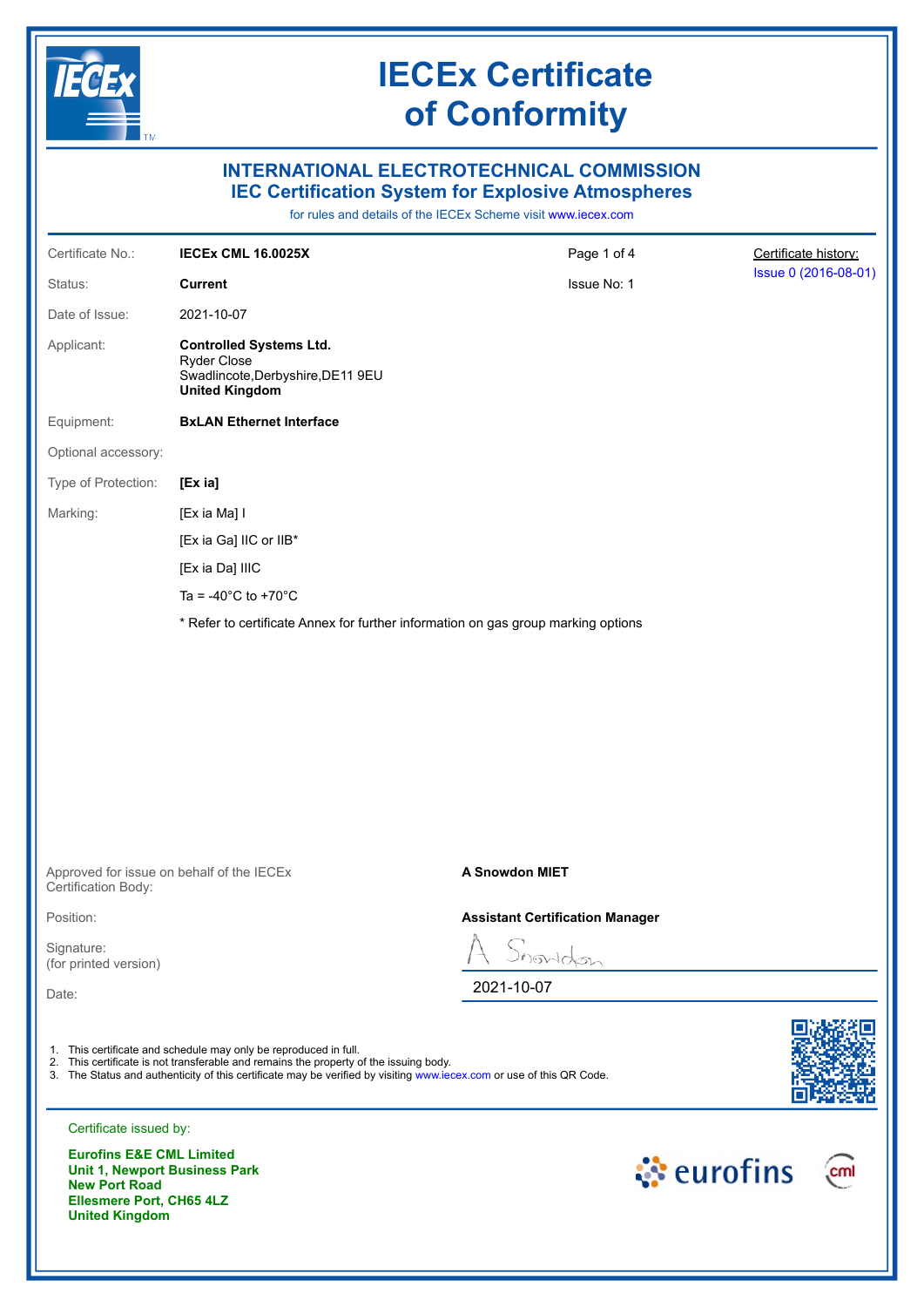

The equipment and any acceptable variations to it specified in the schedule of this certificate and the identified documents, was found to comply with the following standards

| IEC 60079-0:2017<br>Edition: 7.0 | Explosive atmospheres - Part 0: Equipment - General requirements              |
|----------------------------------|-------------------------------------------------------------------------------|
| IEC 60079-11:2011<br>Edition:6.0 | Explosive atmospheres - Part 11: Equipment protection by intrinsic safety "i" |

This Certificate **does not** indicate compliance with safety and performance requirements other than those expressly included in the Standards listed above.

#### **TEST & ASSESSMENT REPORTS:**

A sample(s) of the equipment listed has successfully met the examination and test requirements as recorded in:

Test Reports:

[GB/CML/ExTR16.0033/00](https://www.iecex-certs.com/#/deliverables/REPORT/21038/view) [GB/CML/ExTR21.0234/00](https://www.iecex-certs.com/#/deliverables/REPORT/78096/view)

Quality Assessment Report:

[GB/SIR/QAR07.0023/14](https://www.iecex-certs.com/#/deliverables/REPORT/77306/view)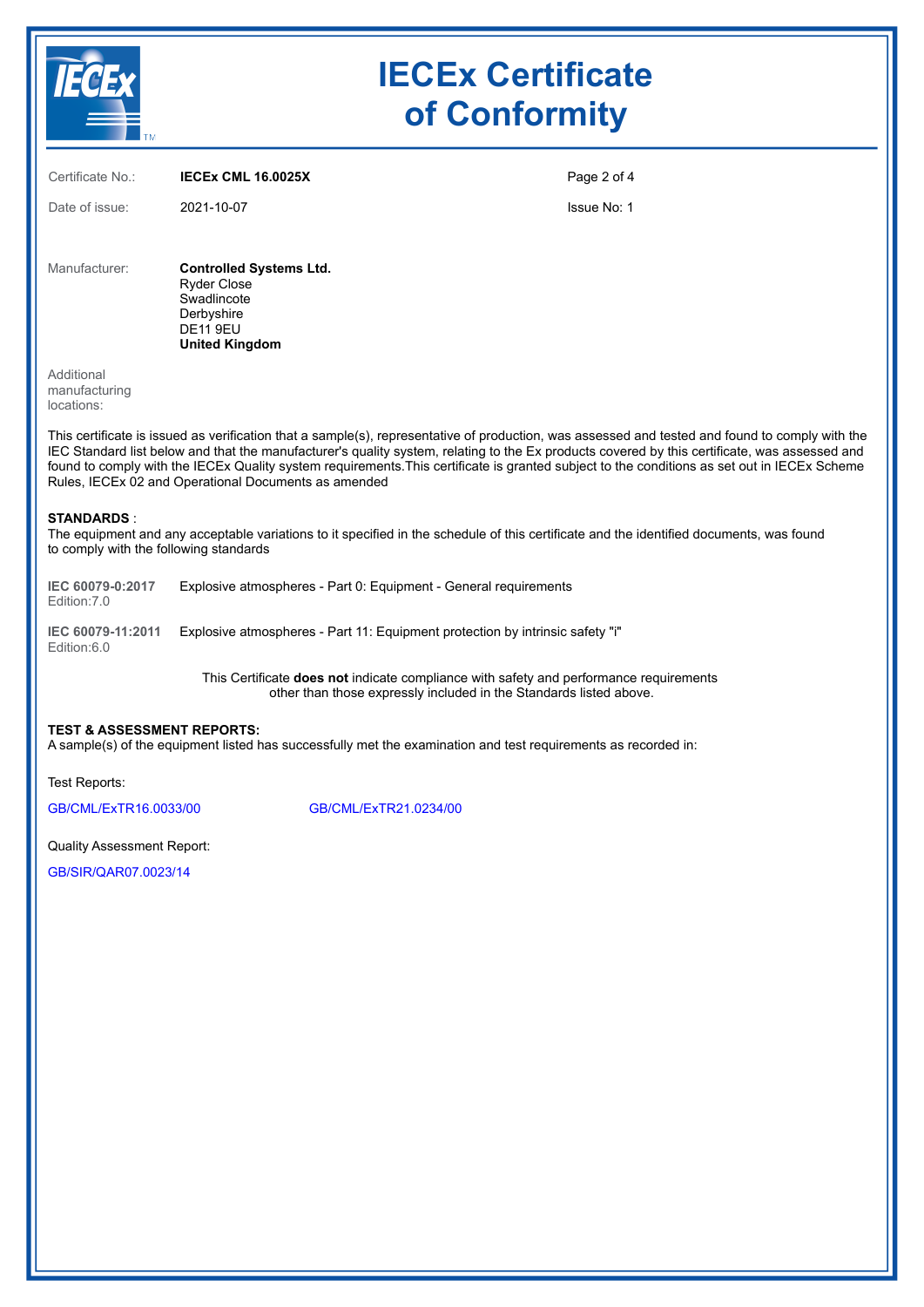

# **IECEx Certificate of Conformity**

Certificate No.: **IECEx CML 16.0025X**

Page 3 of 4

Date of issue: 2021-10-07

Issue No: 1

### **EQUIPMENT:**

Equipment and systems covered by this Certificate are as follows:

BxLAN Ethernet Interface

**See Annex for full description and Conditions of Manufacture**

**SPECIFIC CONDITIONS OF USE: YES as shown below:** See Annex for Specific Conditions of Use.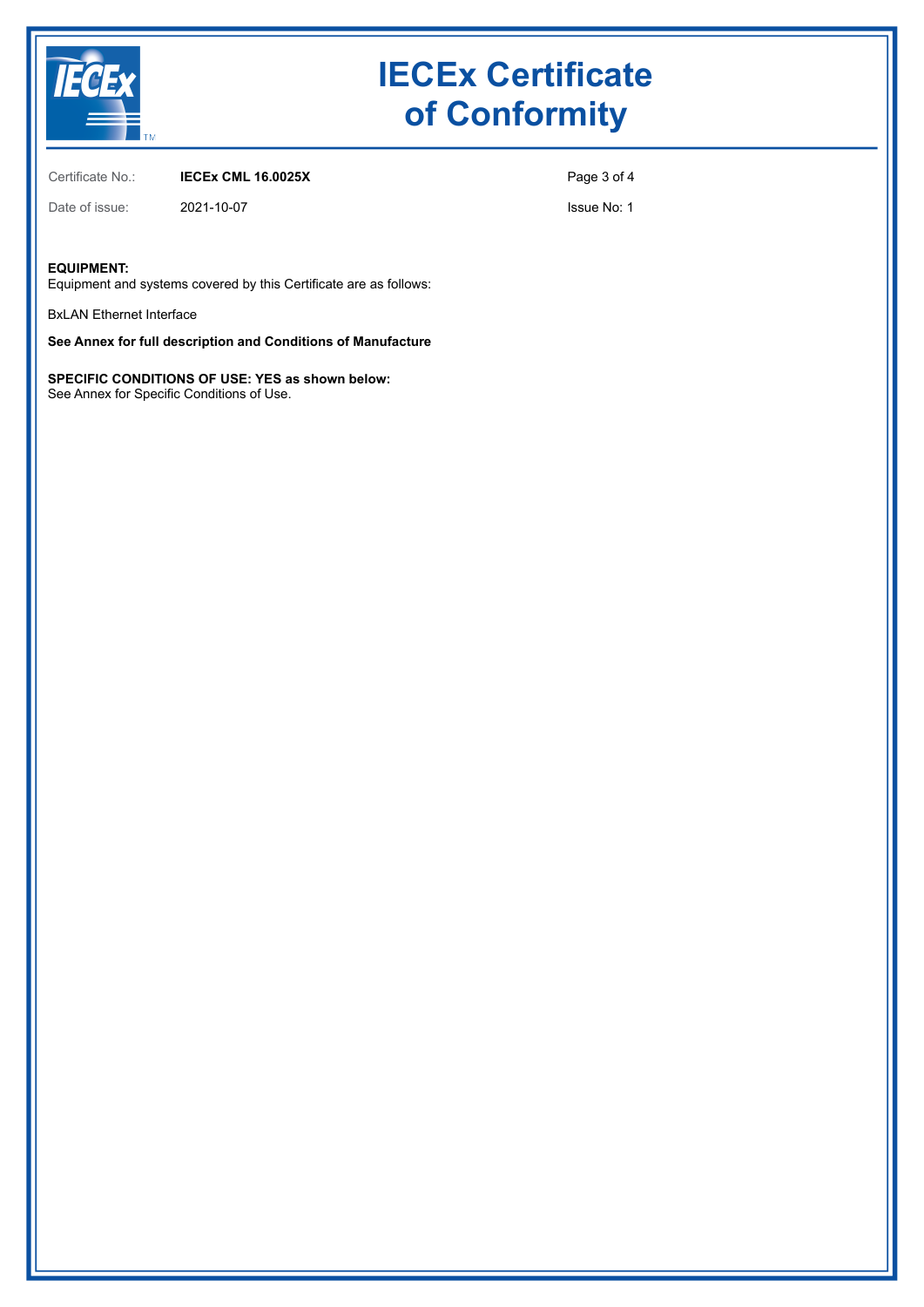

# **IECEx Certificate of Conformity**

Certificate No.: **IECEx CML 16.0025X**

Page 4 of 4

Issue No: 1

**DETAILS OF CERTIFICATE CHANGES (for issues 1 and above) Issue 1**

This issue introduced the following modification:

1. Update of IEC 60079-0 to the latest Edition.

Date of issue: 2021-10-07

### **Annex:**

[Certificate Annex IECEx CML 16.0025X Issue 1.pdf](https://www.iecex-certs.com/#/deliverables/CERT/57198/view)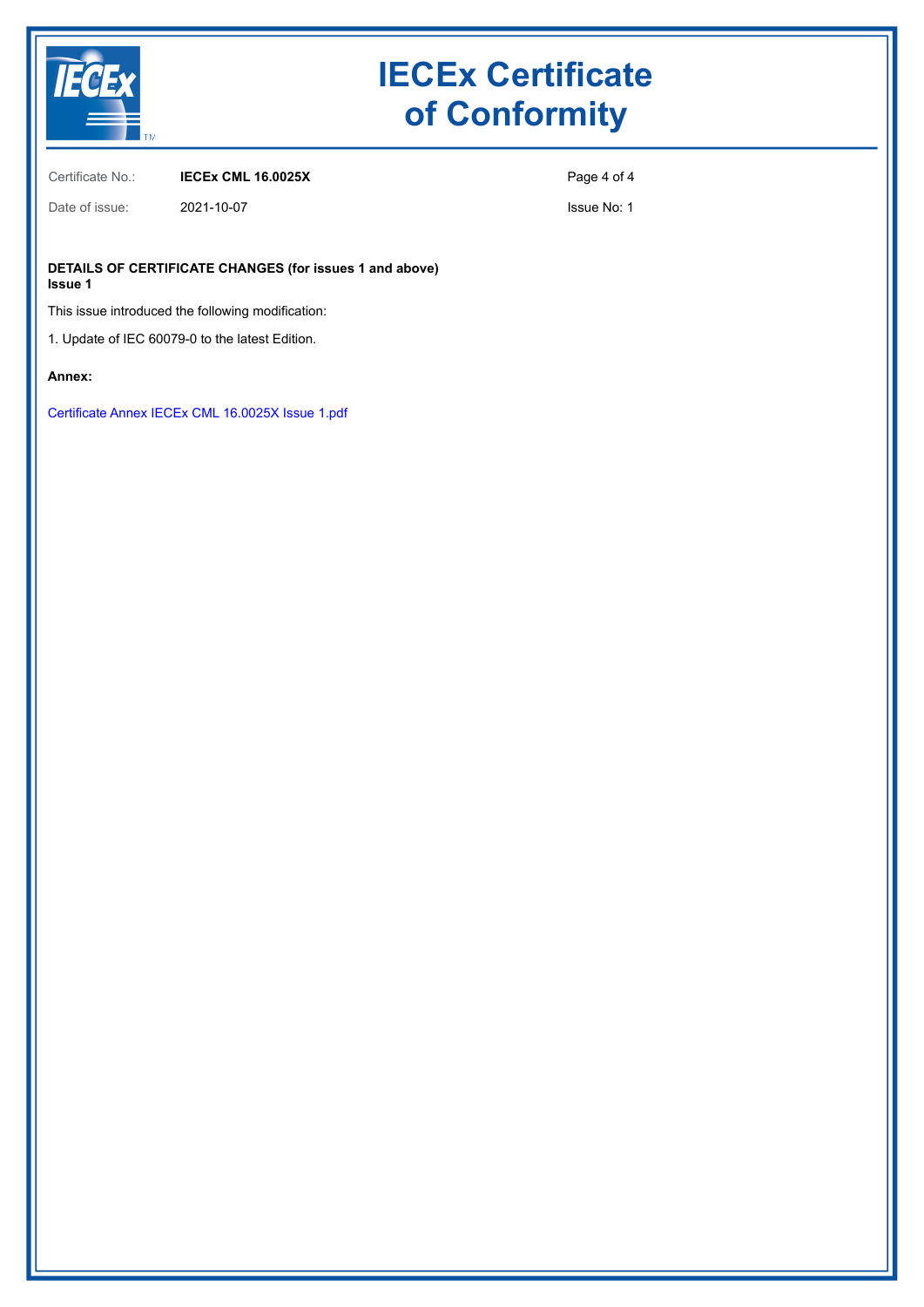



| Annexe to:        | IECEx CML 16.0025X, Issue 1     |
|-------------------|---------------------------------|
| <b>Applicant:</b> | Controlled Systems Ltd.         |
| <b>Apparatus:</b> | <b>BxLAN</b> Ethernet Interface |

**CML** 

## **Description**

The BxLAN Ethernet Interfaces are associated apparatus and are intrinsically safe interface devices which allow Ethernet to be extended into hazardous areas. The interfaces are intended to be incorporated into other larger apparatus, or may be supplied as stand-alone, boxed equipment. The following models are available:

| Part no.  | Data rate  | Configuration                           | Suitable groups        |
|-----------|------------|-----------------------------------------|------------------------|
| 9474-ETG  | Gigabit    | Boxed version                           | I, IIA, IIB, IIIC      |
| 9474-ET   | 10/100Mbps | Boxed version                           | I, IIA, IIB, IIC, IIIC |
| BxLAN-GE  | Gigabit    | PCB without enclosure                   | I, IIA, IIB, IIIC      |
| BxLAN-OEM | 10/100Mbps | PCB without enclosure (optional covers) | I, IIA, IIB, IIC, IIIC |

Intrinsic safety is achieved by limiting the energy which can be transferred from the safe area to the hazardous area.

The equipment has the following safety description:

Safe area side SK1/PL1:

 $Um = 250V$ 

Hazardous area side SK2/PL2:

| 10/100Mbps versions |     |            | <b>Gigabit versions</b> |     |          |
|---------------------|-----|------------|-------------------------|-----|----------|
| Uo                  | $=$ | 6.0V       | U٥                      |     | 6.0V     |
| lo                  | $=$ | 2.24A      | lo                      | $=$ | 4.48 A   |
| Po                  |     | 1.16W      | Po                      |     | 2.32 W   |
| Ci                  | $=$ | $0.504$ uF | Ci                      |     | 0.504 uF |
| Li                  |     | O          | Ιi                      |     | 0        |
| Ui                  |     | 6.51 V     | Ui                      |     | 6.51V    |

Eurofins E&E CML Limited **Newport Business Park** New Port Road **Ellesmere Port** CH65 4LZ

T +44 (0) 151 559 1160 E info@cmlex.com

#### www.cmlex.com

Company Reg No. 8554022 VAT No. GB163023642

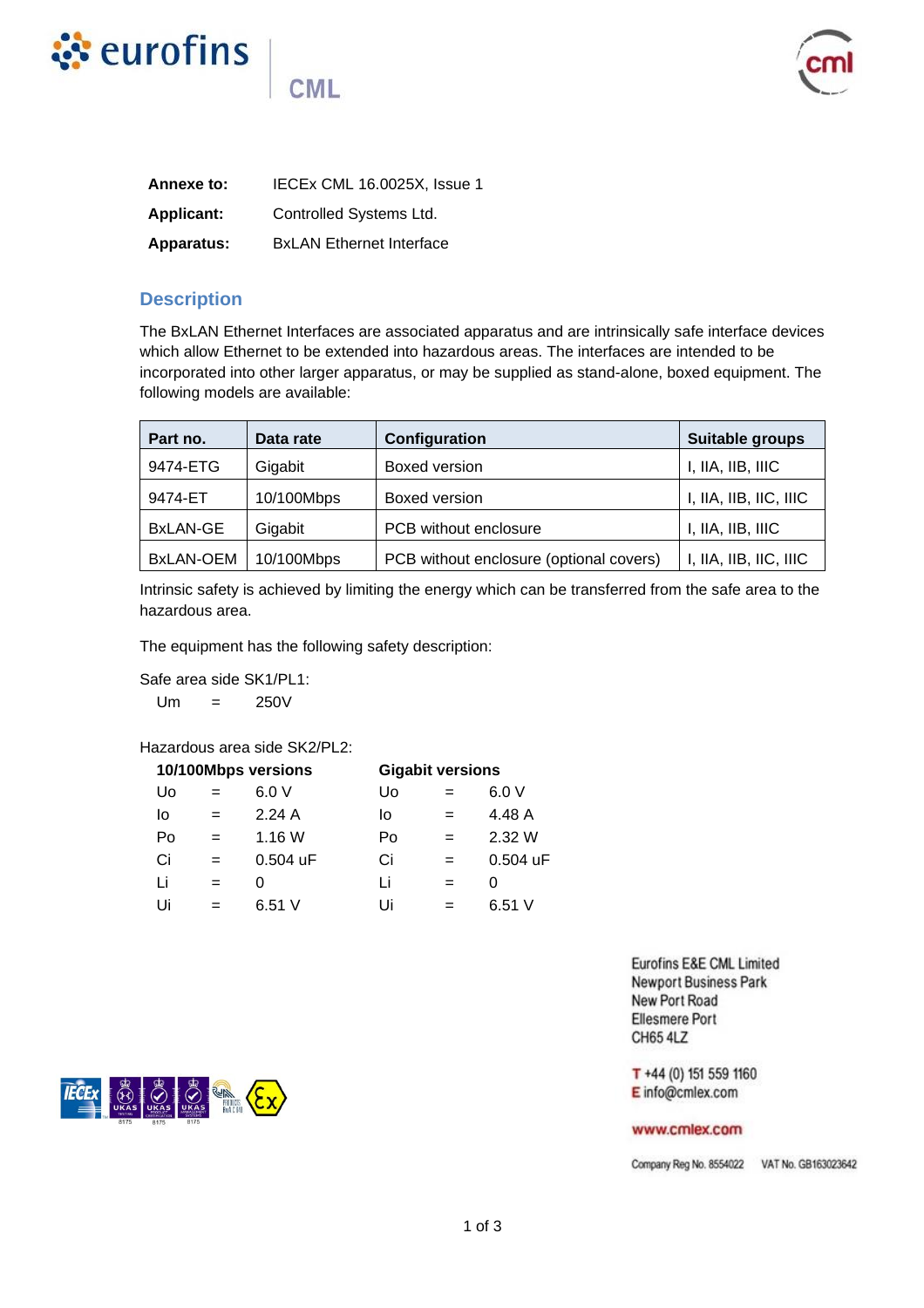

| Version    | Group           | Capacitance Co $(\mu F)$ | Inductance Lo $(\mu H)$ | Or | $L/R$ ratio ( $\mu H/bhm$ ) |
|------------|-----------------|--------------------------|-------------------------|----|-----------------------------|
| 10/100Mbps |                 | 999                      | 93.0                    |    | 139                         |
| 10/100Mbps | 11A             | 999                      | 56.7                    |    | 70.8                        |
| 10/100Mbps | <b>IIB/IIIC</b> | 999                      | 28.3                    |    | 42.2                        |
| 10/100Mbps | IIC.            | 39                       | 7.1                     |    | 10.6                        |
| Gigabit    |                 | 999                      | 23.3                    |    | 69.5                        |
| Gigabit    | 11A             | 999                      | 14.2                    |    | 35.4                        |
| Gigabit    | <b>IIB/IIIC</b> | 999                      | 7.1                     |    | 21.1                        |

The capacitance and either the inductance or the inductance to resistance ratio (L/R) of the load connected to the hazardous area terminals must not exceed the following values:

The above figures are based on the output voltage  $U_0 = 6.0$  V and output current  $I_0 = 2.24$  A or 4.48 A, and if any higher voltage or current is connected, these should be adjusted accordingly.

The hazardous area port may be connected to any other equipment having appropriate Entity parameters.

It is also permissible to be connected to 9400 Ethernet modules covered by these existing certificates (with or without PoEx):

| 9400 Ethernet module reference  | Certificate No.           |
|---------------------------------|---------------------------|
| 9400 Series Ethernet Modules    | <b>IECEX SIR 07.0042X</b> |
| 9468 Ethernet Isolator          | <b>IECEx SIR 07.0043</b>  |
| 9468 Ethernet Isolator (Zone 2) | <b>IECEX SIR 08.0032X</b> |

### **Marking**

The equipment shall be marked with the following:

| [Ex ia Ma] I                              | [Ex ia Ga] IIC or IIB*                    |
|-------------------------------------------|-------------------------------------------|
|                                           | [Ex ia Da] IIIC                           |
| Ta = -40 $^{\circ}$ C to +70 $^{\circ}$ C | Ta = -40 $^{\circ}$ C to +70 $^{\circ}$ C |

\* Models 9474-ETG and BxLAN-GE are marked IIB. Models 9474-ET and BxLAN-OEM are marked IIC.